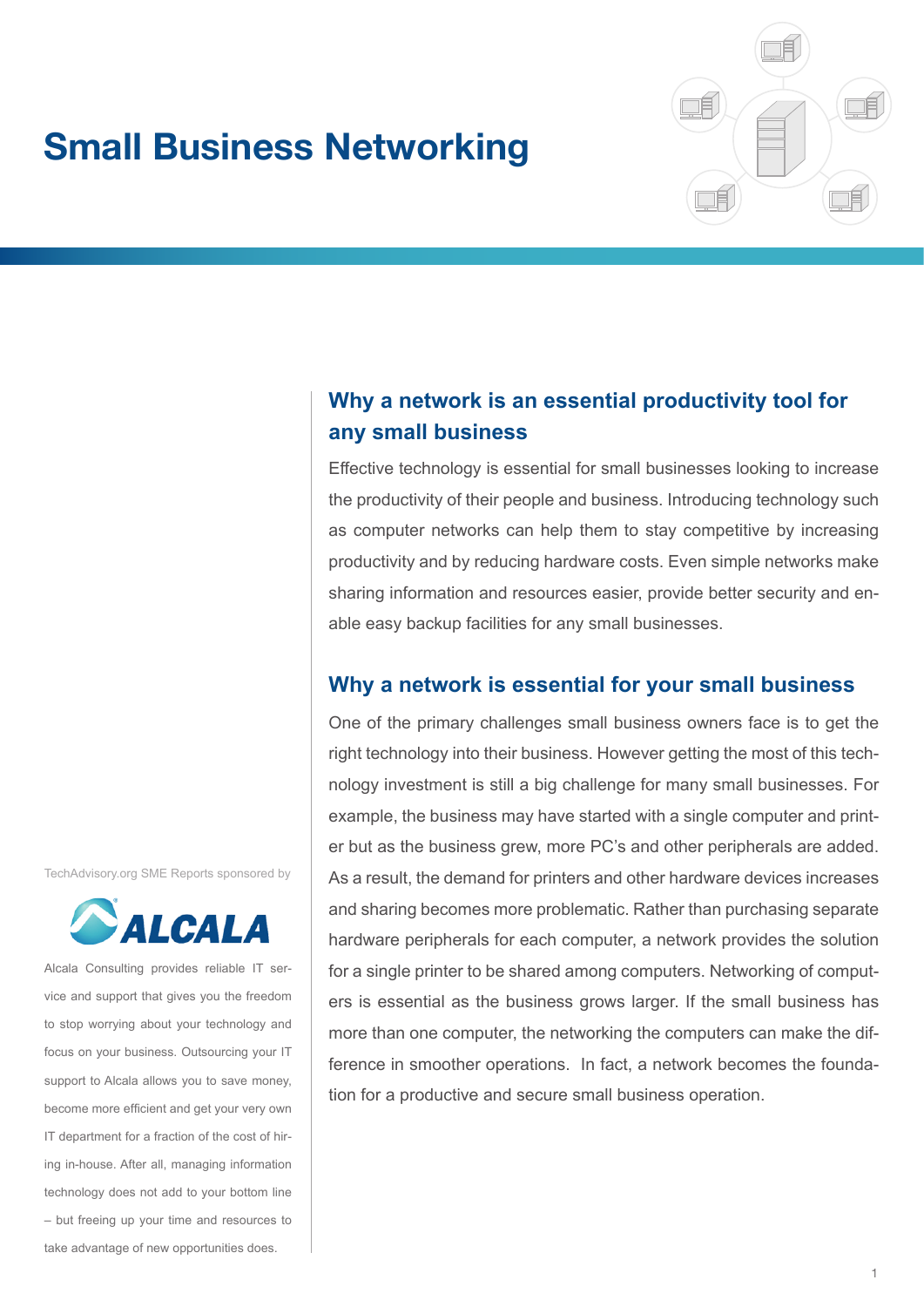## **What is a network?**

A network is a system containing any combination of computers, printers, fax machines, data storage, audio or visual display devices, or telephones interconnected by cables used to transmit or receive information.

# **Two Types of Networks: Peer-to-Peer and Client/Server Peer-to-Peer networking**

A peer-to-peer network is the most basic type of network that allows multiple users to share information or resources such as printers and scanners. In a peer-to-peer network, each computer is connected directly to the other computers with each treated equal on the network. Each computer can share resources or information with any other computer on the network without a centralized computer or server. In this type of network, each connected computer has an equal responsibility and role.



Figure 1: Peer to Peer Network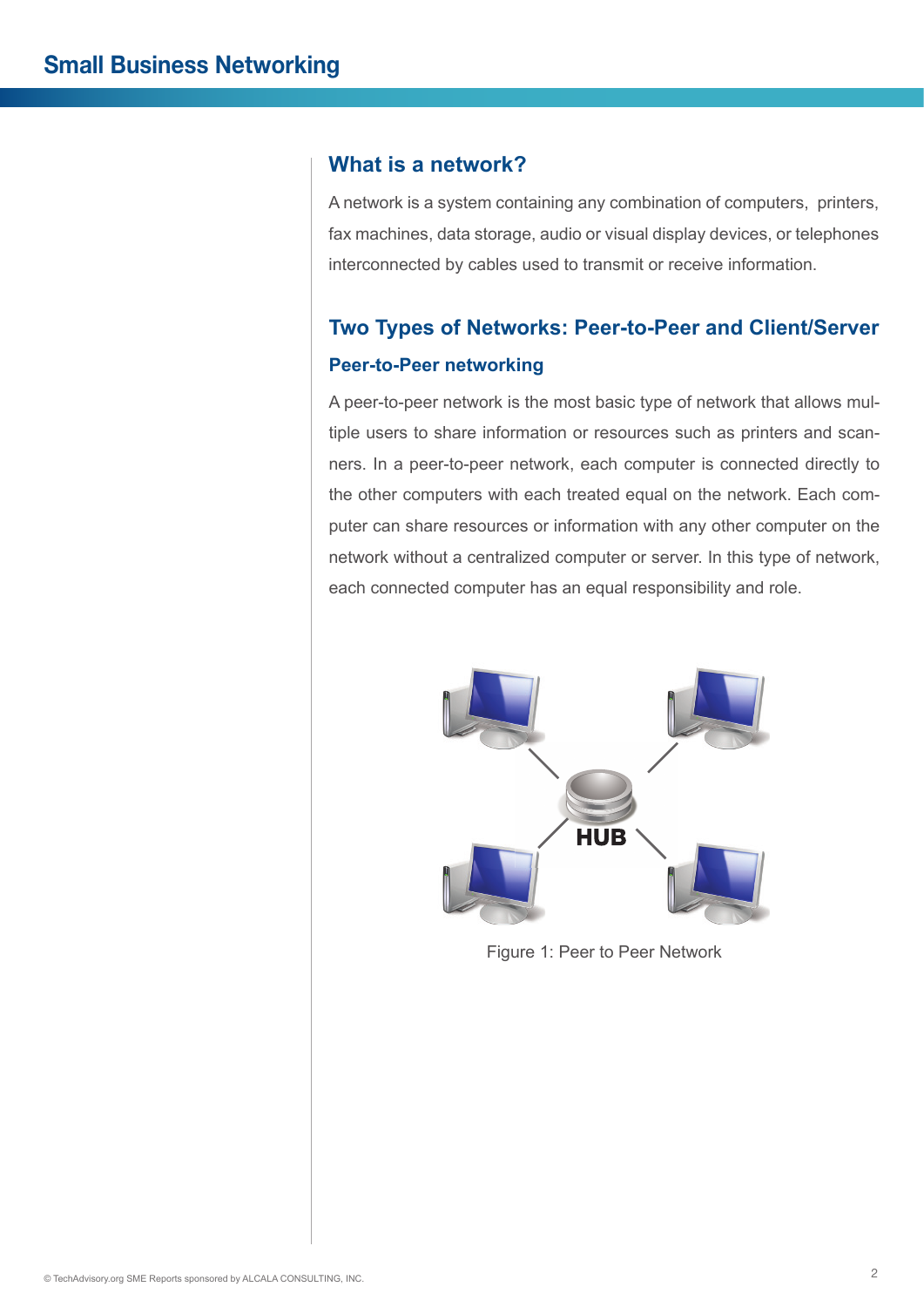#### **Client/Server networking**

In a client-server network, all computers are connected to the server or centralized computer. A single computer called a server is used to manage the entire network and stores shared information in a central location. Servers are run with specific server software designed to manage the computer network and serve as a central place to store data. The clients in the network can be an individual computer, printer, scanner or any other device. The server software performs specific tasks such as file sharing, printer sharing, connecting multiple users to the internet or sending and receiving e-mail for each of the network's client.



Figure 2: Client/Server Network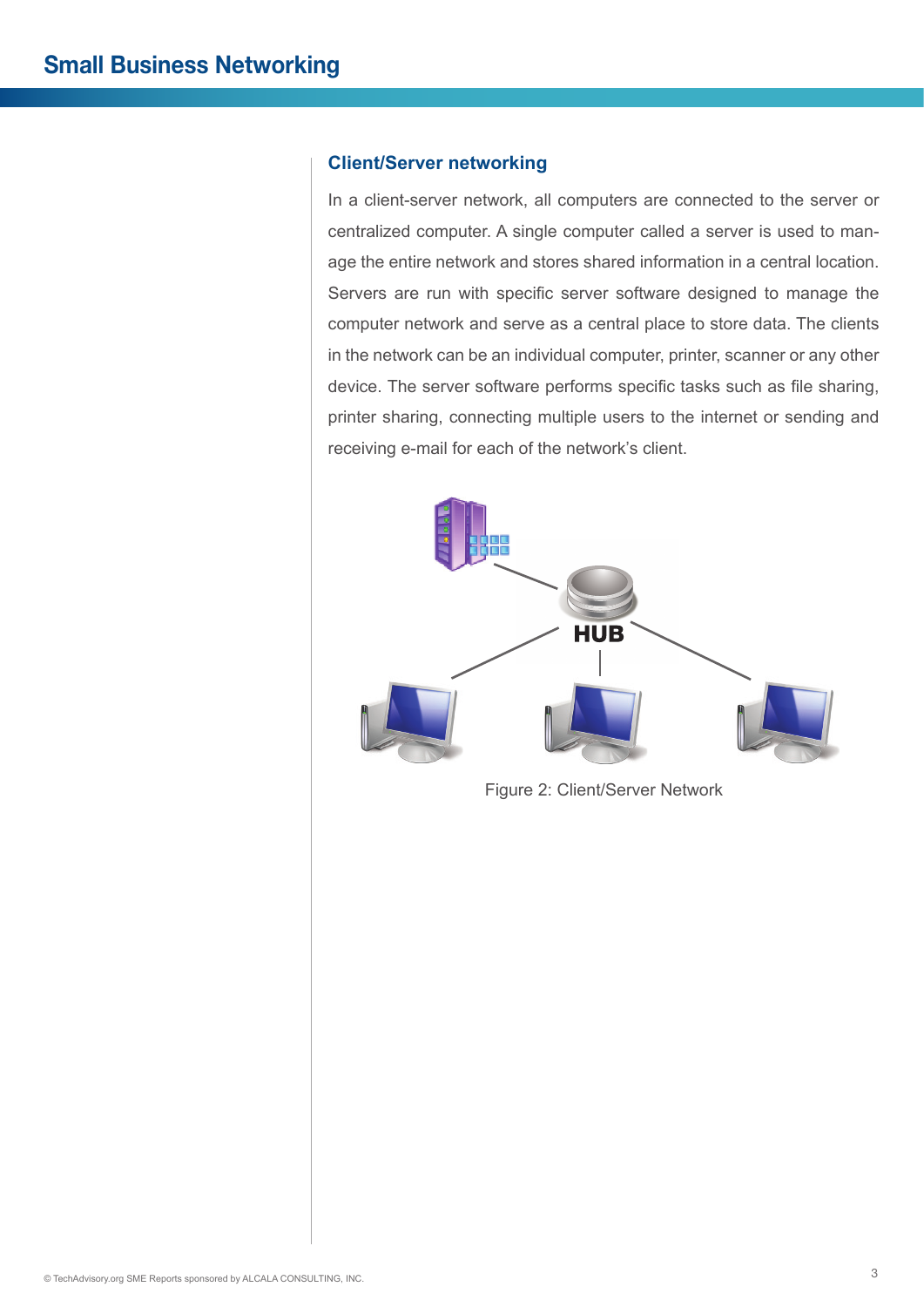#### **Peer-to-Peer vs. Client/Server Network**

Both of these networks serve the same purpose of allowing multiple users to share and exchange information and resources with each other. But the functions and benefits differ widely.

Peer-to-Peer networks are simple to configure, easy to install and certainly a low-cost solution but are very limited in the functions they can perform. For example, peer-to-peer networks have no centralized location to store the information because the information and resources are shared from one computer to another. In the event one computer shuts down, other computers cannot access the data stored in that computer.

One major downside of this type of network is that it has no centralized security safeguards so it is relatively insecure. Anybody connected to the network can get access to the just a few PCs and few security concerns. In case more than five or so PC's are connected to the network it has the tendency to go slow.

Client/server network can remarkably improve the business performance because of the different functions it can perform. The server can back up information saving time and preventing data loss as well as providing security for information. As server acts as single centralized unit for whole of the network so internet connection can be easily monitored and controlled. Another advantage is that performance of computers improves because computers don't perform functions such as storing large amounts of data for other computers. This allows the client computers to run faster. Besides this, in client/server network there is single point of access for the entire network so users are not dependent on each other's computers as they are in a peer-to-peer network. Servers also increase the security of the vital data like financial information by allowing controlled access to different users. Hence if the small business has more than five computers then centralizing the network on a server allows the small business owners to have tools and services that can help to attain impressive time and cost savings.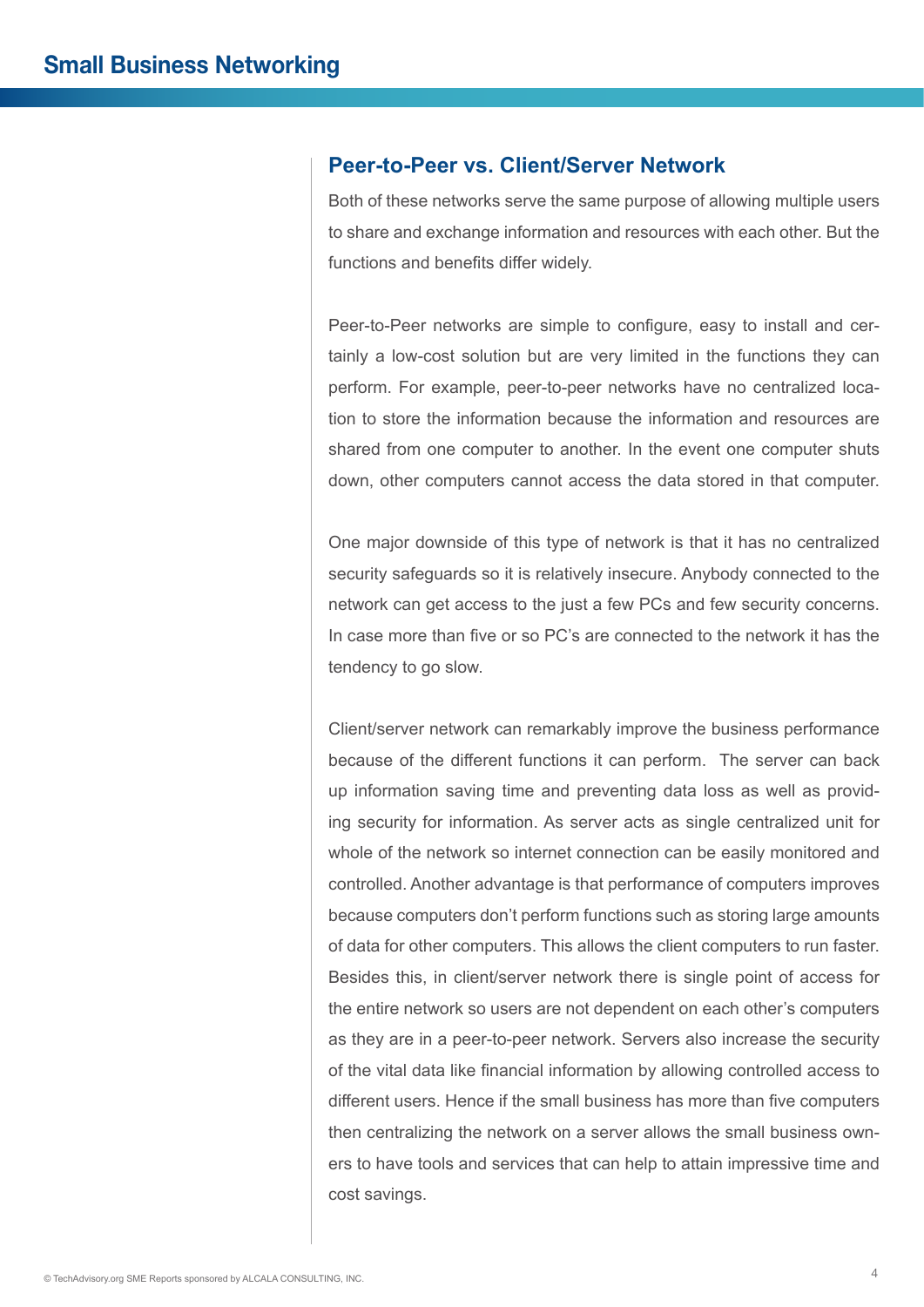# **6 Ways a Network Can Influence Small Business Performance**

**Collaboration:** A network allows employees to share and exchange information. A network provides access to variety of tools by which employees can communicate with each other. Besides this it also offers collaboration features and allows multiple users to contribute to a single document which is otherwise not possible with individual computers.

**File sharing:** A network makes it possible to access a file stored on another computer. Multiple users can share same files so it eliminates the need of creating and managing multiple versions.

**Printer/Fax sharing:** Several computers can share the same printer or fax machine if computers are connected through a network. As a result, there is no need of buying and connecting separate printers and devices to every company computer.

**Data protection:** Backing-up data is essential for a business to prevent loss of valuable business information. With a network it becomes routine and secure to back up the company data ready for retrieval when necessary

**Shared Internet access:** With a network it becomes possible to share a single internet connection among multiple computers. In-house e-mail systems can also be easily implemented with client/server network.

**Increases the productivity, reduces costs and saves time:** When a small business has computer network it increases the productivity of employees and reduces costs. With a network, multiple employees can share the company resources such as printers, fax machines or any other hardware device. Multiple users can access the internet at the same time. Consequently the hardware costs of the company are reduced and productivity of employees is increased. A network also helps save time by providing easy back up solutions.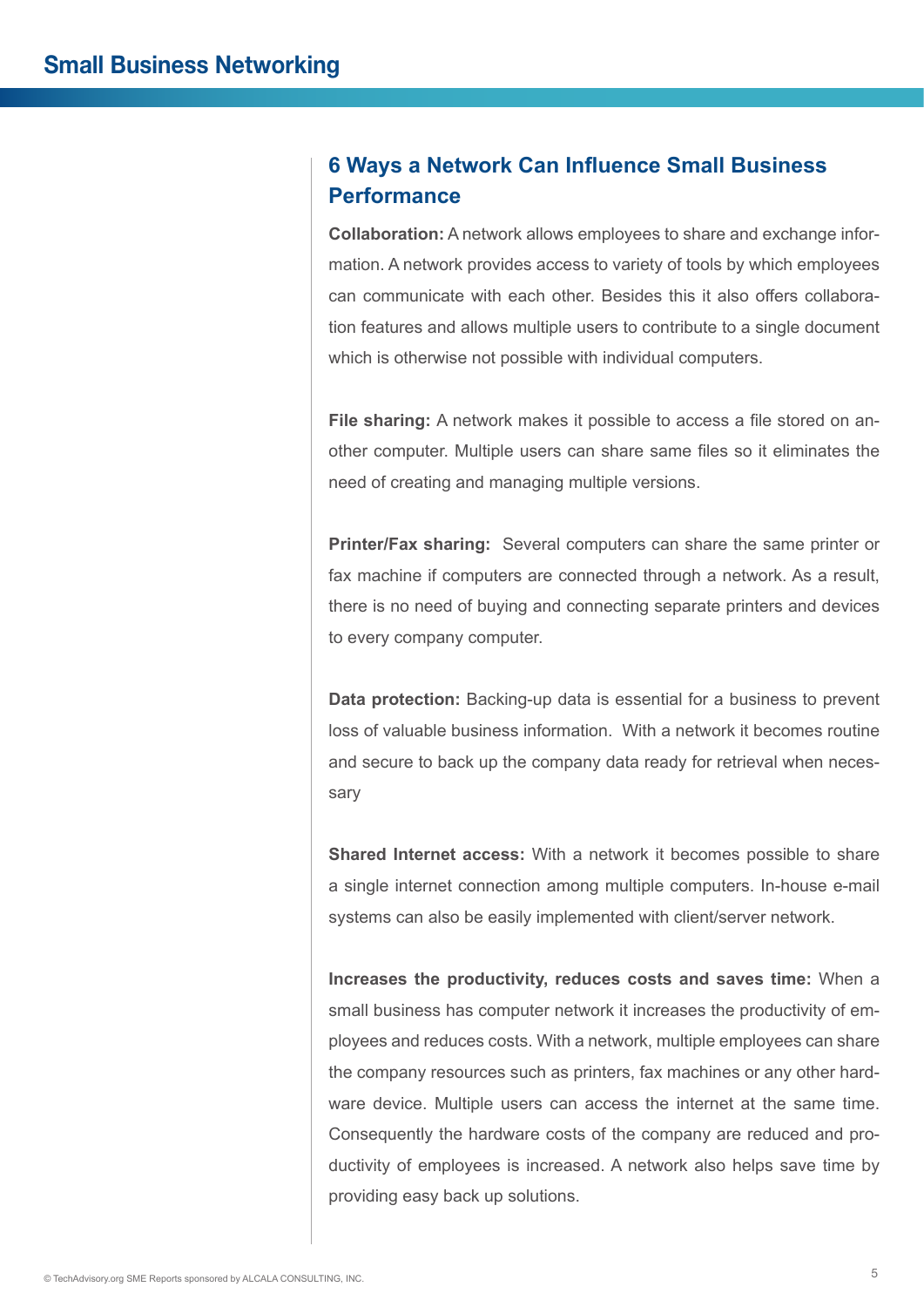"...The Forbes study has shown" that average payback period of server network ranges from 2.4 to 4.9 months."

"...The Forbes survey concluded that server networks are helping smaller firms extend their geographic reach,find new customers, and increase revenues while holding costs steady or decreasing them."

## **Payback Period of Network**

Small business owners can reap enormous benefits by networking their computers. But sometimes concerns about hardware, software and installation costs of networks (particularly client/server networks) became a main deterrent in adoption of this technology. But the network technology starts paying quickly in form of increased employee productivity and reduced operating costs.

According to a study conducted by Forbes\*, small business owners are quickly recovering investments and realizing enormous benefits from server technology. Small businesses using server networks find that their employees can now perform an average of 20 percent more revenueproducing tasks. The study has shown that average payback period of server network ranges from 2.4 to 4.9 months. Most small businesses were able to recover their hardware and software investments in less than 2.5 months. The survey concluded that server networks are helping smaller firms extend their geographic reach, find new customers, and increase revenues while holding costs steady or decreasing them.

# **Conclusions and Recommendations**

In conclusion, peer-to-peer network is cheaper and easier to implement and maintain, but client/server network can be much more useful for a small business as it leads to greater productivity, security and lower costs .